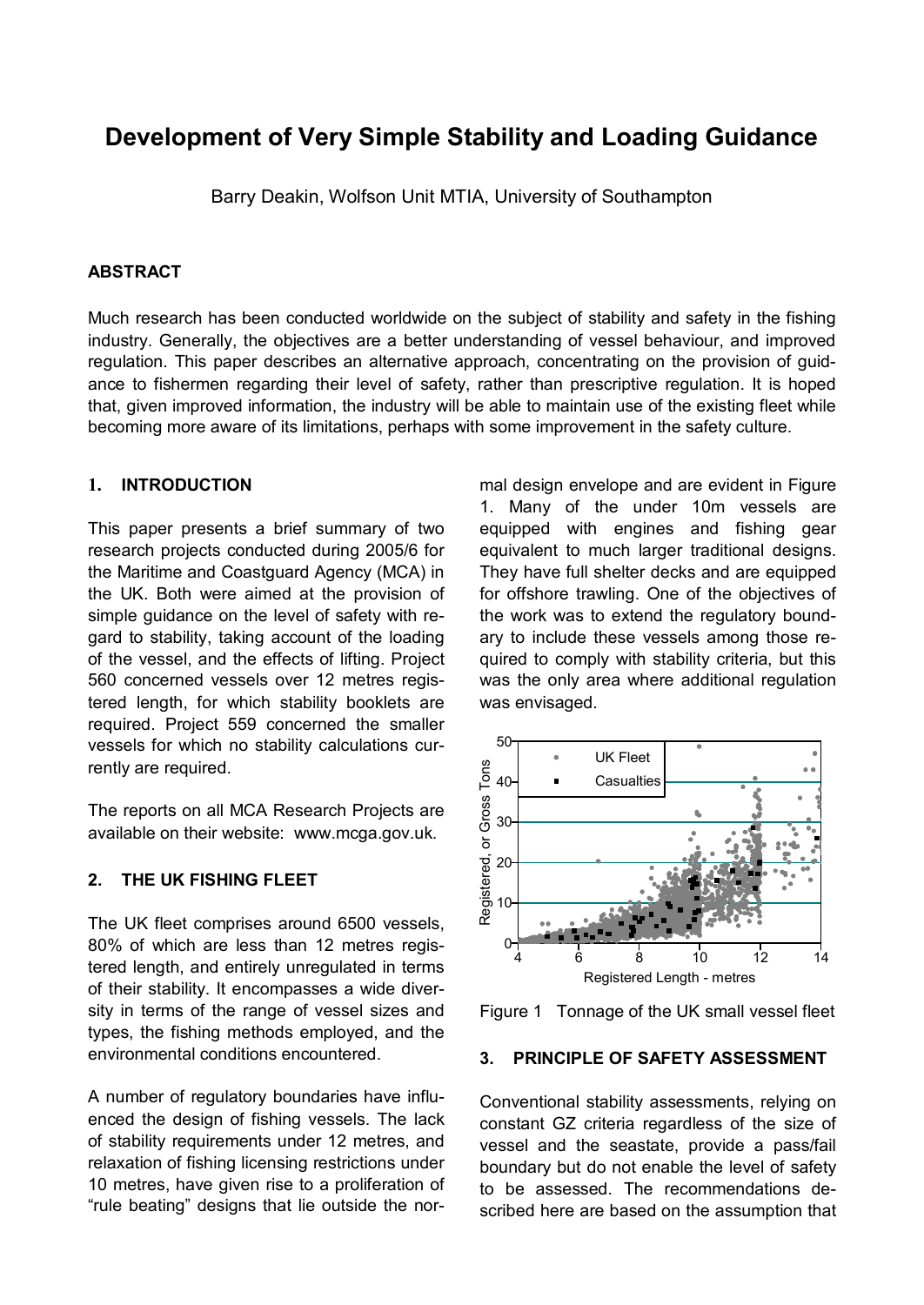the level of safety is related to the size of the vessel, its residual stability when loaded and lifting, and the seastate.

# **4. RELATIONSHIP BETWEEN STABILITY AND SAFETY**

The relationship between stability and safety is based on the findings of MCA Research Project 509 (Ref.1). This comprised model tests on a wide range of hull types and configurations including monohulls, catamarans and a trimaran, intact and damaged, upright and heeled. Tests were conducted at a range of wave heights, periods and headings to determine the minimum wave height to capsize for each configuration. The objective was to determine the level of safety provided by the IMO High Speed Craft Code minimum criteria, but the diverse range of hull forms were tested drifting freely and the results are believed to be applicable to all ship types. The range of positive stability was found to be the most important parameter in terms of vulnerability to capsize. Whilst requirements for minimum areas under the GZ curve ensure reasonable stability, these parameters did not correlate directly with vulnerability to capsize. It was concluded that the IMO criteria provide adequate stability in most cases, but they achieve it indirectly by assessing parameters that are usually related to the critical ones.

The combination of parameters that was found to relate most closely to the minimum wave height required to capsize, was that defined on the x-axis of Figure 2, where: Range is the residual range of positive stability, RMmax is the maximum residual righting moment, and L, B are the overall length and beam. Note that these are residual stability data, after the application of any heeling moments, and so do not necessarily refer to the upright case.



Figure 2 Model test capsize data

A formula, represented by the solid line on Figure 2, was proposed to enable estimation of the minimum wave height to capsize:

$$
Critical WaveHeight = \frac{Range\sqrt{RMmax}}{10B}
$$
 (1)

Since the proposal was developed, capsize casualties have been studied to estimate the residual stability and wave height at the time of the incident. These provide further support for the relationship derived from the idealised tests, and are shown in Figure 3.



Figure 3 Casualties in relation to Formula 1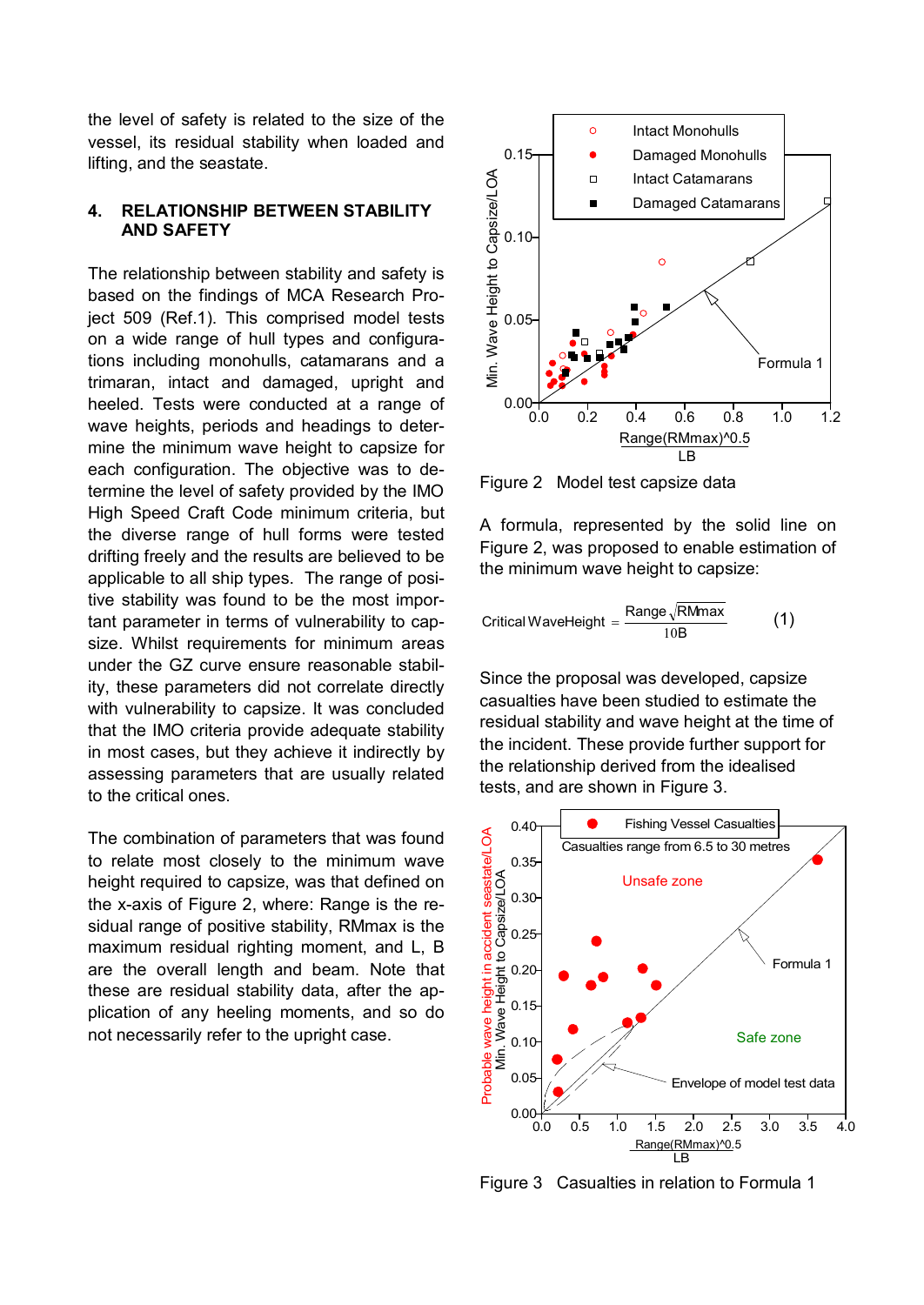For the purpose of guidance to fishermen, it is more appropriate to refer to seastate or significant wave height. It has been assumed that waves of twice the significant height are likely to be encountered. The probability of this is once every few hours, depending on the wave period and the nature of the spectrum. The maximum recommended significant wave height, or critical significant wave height, Hs<sub>crit</sub>, therefore is given by the formula:

$$
Hs_{\text{crit}} = \frac{\text{Range}\sqrt{\text{RMmax}}}{20B}
$$
 (2)

### **5. THE STABILITY NOTICE**

A number of options were considered for the format of the information. A method developed in Canada by Womack (Ref.2) is perhaps the best known. It comprises a relatively complex matrix of loading data, and a much simpler format was recommended to the MCA. A single page was proposed, that could be posted prominently in the wheelhouse, and would convey the message that the safety of the vessel is variable, may be inadequate, and is under the control of the fisherman.

This Stability Notice would be based on those used for some years in Norway and Iceland. They use a green/amber/red colour code indicating good safety, poor safety, and danger of capsize for different load cases, but do not consider lifting, and their safety zones are not prescribed or published. The emphasis is on simple guidance, rather than accurate prediction.

# **6. DEFINITION OF SAFETY ZONES**

In order to comply with the IMO minimum criteria, a GZ curve will have a GZmax of at least 0.2 metres, and is likely to have a range of at least 45 degrees. The level of safety provided by the IMO criteria was estimated in terms of Hscrit, using these notional minima, together with actual values of beam and displacement, for the database vessels. See Figure 4. The formula that defines the fit was used to develop the boundaries of the safety zones.

$$
Hs_{\text{IMO}} = \sqrt{1 + 0.4\text{LOA} - 1}
$$
 (3)



Figure 4 Level of safety implied by the IMO criteria

The stability characteristics of the recent UK casualties were used, in conjunction with other fishing vessel data, to select boundaries between the coloured safety zones, Figure 5.



Figure 5 Defining the safety zones using  $Hs_{crit}$ 

Because the use of Hs<sub>crit</sub> relies on knowledge of residual stability, some casualties could not be used because the available data referred to the vessel in a normal operating condition, and the casualty occurred after application of an unknown heeling moment, or undefined flooding. The data plotted refer to residual stability in the casualty condition. Where that corre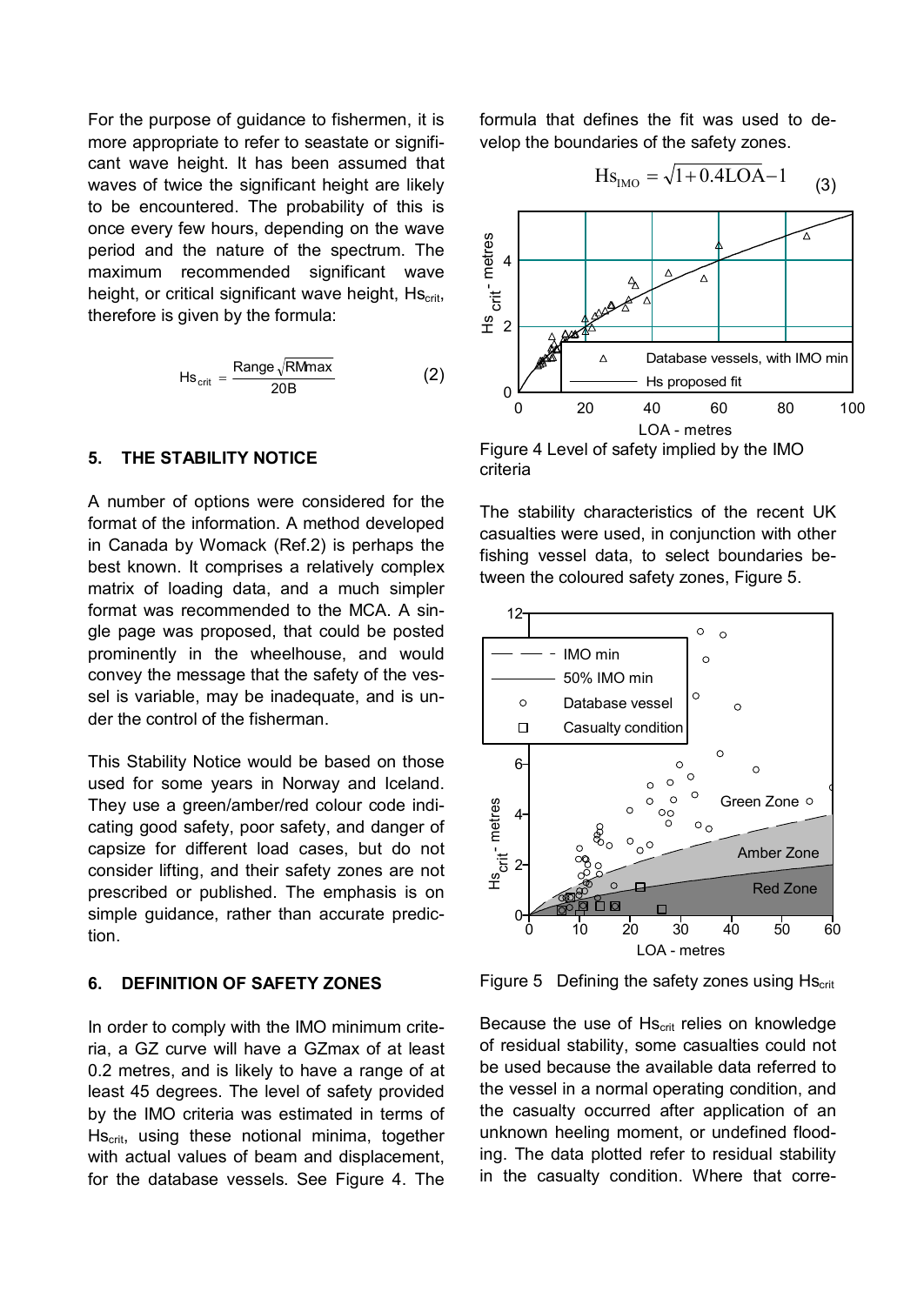sponds to an upright intact condition, a circle appears within the square symbol.

Values of 50% and 100% of  $Hs<sub>IMO</sub>$ , derived using Formula 3, were selected to define the red/amber and amber/green boundaries respectively. These values are subjective, and others could be used to provide alternative levels of safety. On the basis of the proposed boundaries, some small vessels in the available database operate with relatively low levels of safety in their normal upright conditions. They need not be prevented from operating, but should be advised of the maximum recommended seastate appropriate to their size and stability.

# **7. RELATING SAFETY TO VESSEL OPERATION**

When preparing the stability booklet, little additional effort is required to determine in what circumstances the residual stability will correspond to these boundaries.

For a vessel loading bulk fish it may be when the hold is filled to a certain depth, in which case this should be made clear on the Stability Notice. Critical cases may be due to filling of a hopper, or loading on deck. The relevant limits should be calculated and noted.

For most vessels heavy lifting will be the most hazardous operation, perhaps trying to raise gear that is overloaded or fastened on the seabed. The maximum lift can be defined for the values of  $Hs_{crit}$  corresponding to the safety zone boundaries, using the maximum height and outreach of the lifting gear, and stated on the Stability Notice. Where warp tension monitoring equipment or load cells are fitted, these will give a direct measure of the level of safety.

If lifting loads are not monitored, the guidance could be in the form of the maximum recommended heel angle, since this will also be defined by the calculation. Fitting an inclinometer with a time averaging facility will provide accurate safety monitoring information, but a simpler type of inclinometer will provide worthwhile guidance. It is well known that observers' estimates of heel angle are unreliable, so even a simple instrument enabling the fisherman to estimate, and familiarise himself with, heel angles will be valuable.

The residual freeboard in the critical cases should also be stated on the Stability Notice.

# **8. VESSELS WITHOUT STABILITY DATA**

For the small vessels, for which no calculations are conducted, an approximate method was required to define the safety zone boundaries. Without calculations or accurately controlled measurements, it is not possible to incorporate important variables such as displacement or vertical centre of gravity into an approximate method. The intention was to use parameters that could be monitored easily by the crew, and which provide approximate guidance on the same basis as for the larger vessels.

# **9. RELATIONSHIP BETWEEN FREEBOARD AND SAFETY**

It is well known that freeboard is an important factor in safety, but in the UK there are no requirements for minimum freeboard for fishing vessels under 12 metres, and no requirements for freeboard or load line marks on fishing vessels of any size. Many administrations apply minimum requirements, but they vary considerably and the level of safety that they provide was not known.

The relationships between size, various stability parameters and freeboard were studied for a range of vessels, for various loading and lifting conditions. A strong relationship exists between freeboard and stability, particularly the range of stability which is known to be a good measure of safety. This is illustrated for symmetric loading of a selection of vessels, Figure 6, and for lifting over the side on one of them, Figure 7. The effect on the range is similar in all cases in terms of its variation with the residual freeboard. The data form an envelope with an apparent lower boundary, suggesting that freeboard might be used to provide a conservative estimate of the range.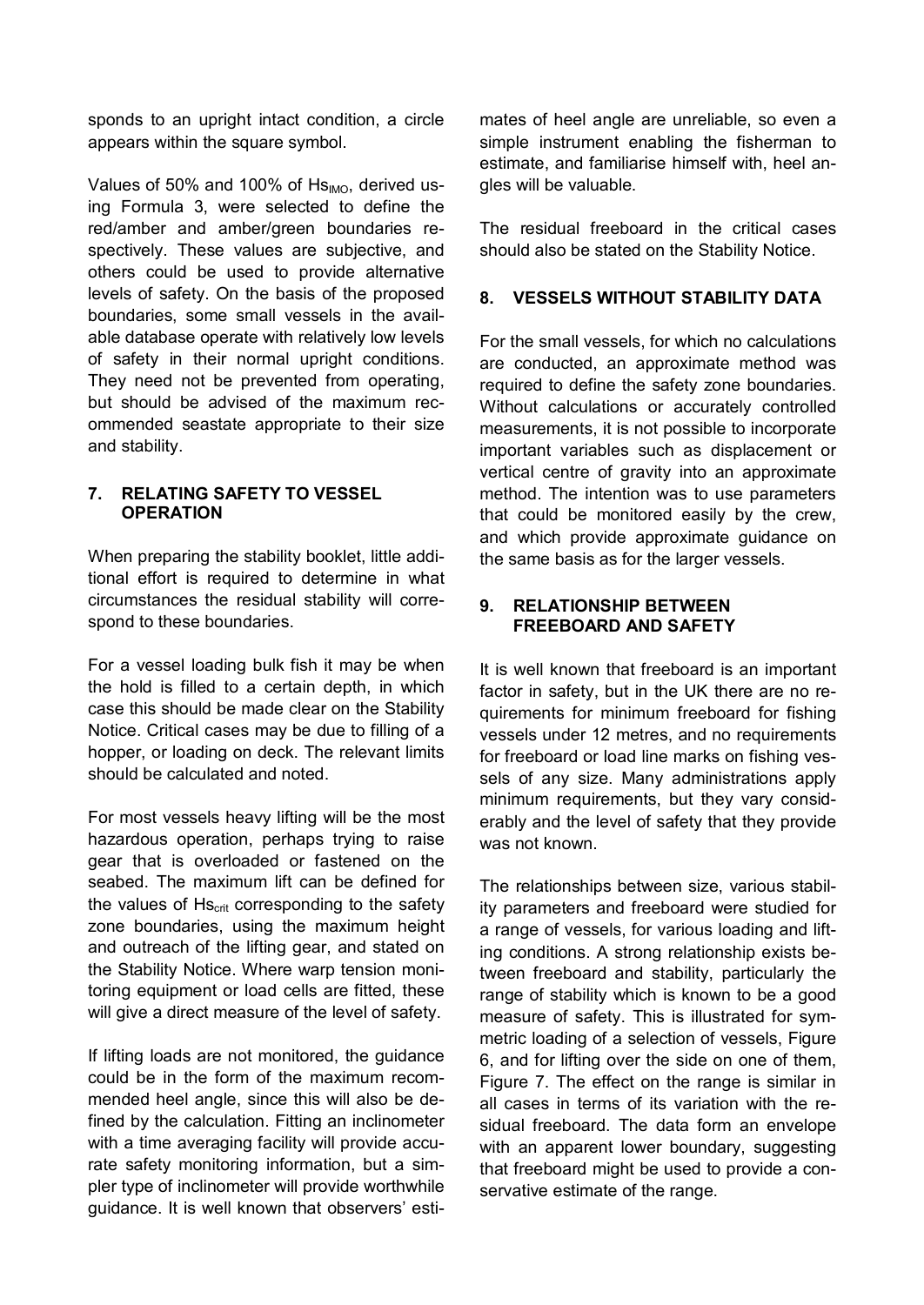

Figure 6 Reduction of range of stability with increased loading for 10 fishing vessels



Figure 7 Reduction of range of stability with increased load lifted over the side

Several measures of freeboard were considered, including the minimum freeboard, and the mean freeboard taking account of any intact poop, focsle or shelter. One would expect the latter to be more closely related to stability at large angles, particularly where the upper decks extend over a large proportion of the vessel.

Figure 8 presents the range of stability for the database vessels, plotted against two of these measures of freeboard, normalised with re-

spect to beam. Whilst mean freeboard gave the best collapse of the data, there are some casualties outside the main envelope, with relatively low range for their freeboard. This is a dangerous characteristic if freeboard is used to estimate safety.



Figure 8 Variation of range with freeboard

It appears that the minimum freeboard, whilst not necessarily giving a very reliable prediction, is best suited to giving a conservative one. Other important considerations are that it is the simplest to define and measure, and for the fisherman to relate to.

Figure 9 presents the variation of  $Hs_{crit}/L$  with minimum freeboard/beam. The simplest rela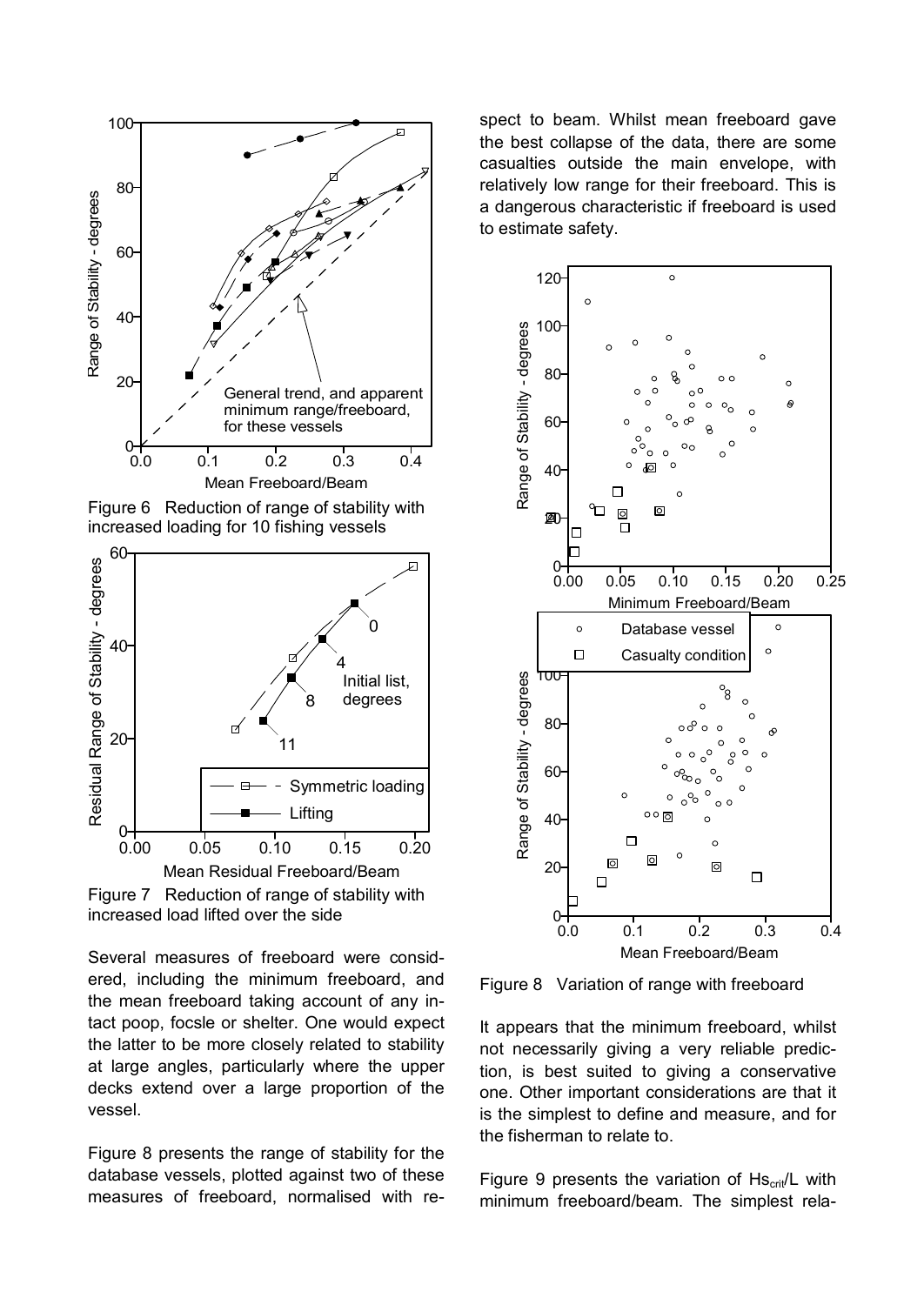tionship between the two ratios,  $F/B = HS_{crit}/L$ , is indicated on the graph, and is proposed as a simple means of estimating the safety. If it is used to estimate  $Hs_{\text{crit}}/L$ , it will provide a conservative result in most cases. It is therefore proposed that, where no stability data exist, values F/B can be used to define the red/amber and amber/green boundaries respectively.



Figure 9 Variation of  $Hs_{crit}$  with freeboard

# **10. IMPLICATIONS FOR SMALL VESSELS**

The implication of this in terms of the guidance given to the fleet is indicated by Figure 10. Most of the casualties lie inside the red zone, with two in the lower part of the amber zone. In their normal operating conditions, many vessels operate with freeboards in the proposed amber zone, and some in the red zone. This is appropriate if those vessels are relatively unsafe, and may be acceptable if they operate in the appropriate seastates. It might, however, indicate that the proposed zone boundaries should be relaxed. Further validation and impact assessment is in progress to finalise these boundary definitions such that they provide adequate safety advice that will be respected by the fishermen.

Two vessels of identical proportions will have the same freeboard guidance, but may have very different stability characteristics, because of different arrangements of outfit. This may

appear to be a failing of the proposal but, because the guidance relates to residual freeboards, the more stable vessel will be able to lift a heavier weight before heeling to the minimum freeboard. On each vessel, the guidance will inform the fishermen of their levels of safety, and if they compare their experiences they will know that one vessel is safer than the other, in that it can sustain heavier lifts.



Figure 10 Proposals for freeboard guidance

# **11. UNDECKED VESSELS**

The range of stability of open boats is limited to the angle of gunwale immersion.

If an undecked vessel is to have an equivalent level of safety to a decked vessel, it needs to have a similar value of  $\text{Hs}_{\text{crit}}/\text{L}$ . The same green, amber and red zones therefore can be used if stability calculations are available. It is unlikely that this will be the case, and so the level of safety should be based on freeboard in a similar way to decked vessels.

Undecked vessels are included on Figure 9, where the relationship  $F/B = 2.6$  Hs<sub>crit</sub>/L was derived. Only four such vessels were in the stability database so this proposal is a tentative one.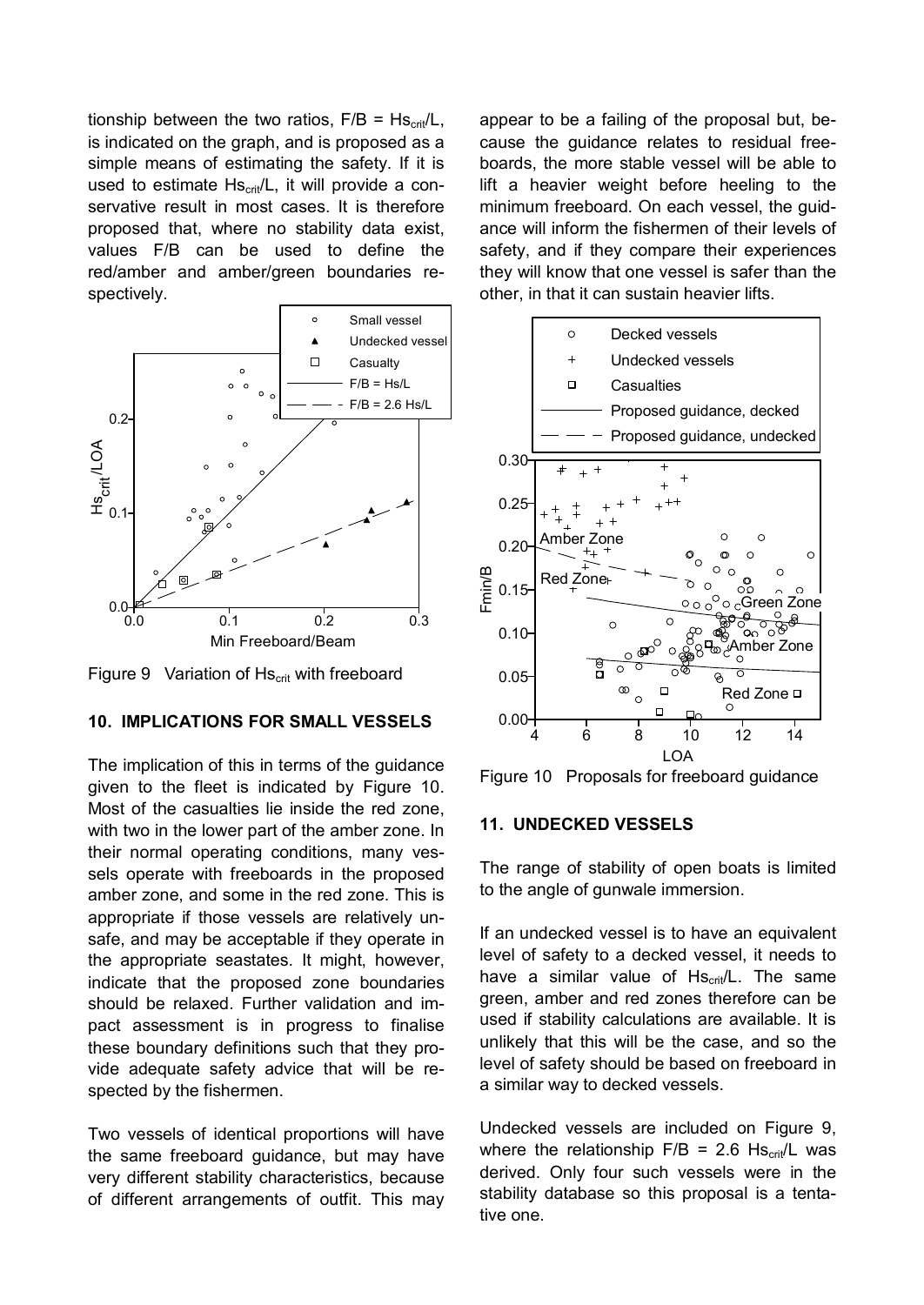Undecked vessels can never be as safe as decked vessels, being vulnerable to swamping in breaking waves and having limited range of stability, and it is recommended that only the amber/red zone boundary be defined for them, as indicated on Figure 10.

# **12. FORMAT OF STABILITY NOTICES**

Stability Notices are recommended for all registered fishing vessels, and examples are shown at the end of this paper.

Each will be specific to the vessel, with the name and other identifying details. It will present guidance on the transitions between the safety zones, in terms of the loading configuration, lifting load, heel angle or residual freeboard. Guidance on the maximum recommended seastate will be given in each case.

The notice will include general advice on maintaining stability such as, keeping doors and hatches closed in bad weather and when lifting, keeping bilges dry, securing fish and gear against movement, etc. This advice can be tailored to suit the particular vessel or fishing method. It will include a dated photograph of the vessel to enable substantial changes to the arrangement to be identified by any visiting surveyor. All the information will fit on one A4 sheet, laminated and prominently displayed.

It is also suggested that, if a vessel is equipped for lifting, a simple heel test is conducted using the fishing gear lifted from the highest, or furthest outboard block. The heel angle can be measured with a simple inclinometer and recorded with the date on the notice. Such a test can then be repeated at intervals, by a surveyor or responsible owner, and any significant change in the vessel stability, lifting point or gear weight should be apparent.

# **13. GUIDANCE FREEBOARD MARK**

It is recommended that a mark be placed on each side of the vessel, not as a regulatory minimum, but to provide further safety guidance. It should be at the longitudinal location at which the minimum freeboard is likely to occur. This may be near midships or at the stern.

A line could be placed at one of the guidance freeboards, but it is proposed that a mark be used such that its top and bottom edges indicate freeboards corresponding to the safety zone boundaries. See Figure 11. On undecked vessels, where only the amber/red boundary is presented on the Stability Notice, only the upper half of the mark might be used, and this will distinguish them from decked vessels.

If the value of  $Hs<sub>IMO</sub>$  is determined using Formula 3, the freeboard associated with the amber/green zone boundary is determined using the appropriate formula given on Figure 9. The red zone freeboard is half that value.

A simple spreadsheet to calculate the data and freeboard mark dimensions is available on the Wolfson Unit website at:

# http://www.wumtia.soton.ac.uk/shipsafety.html



Figure 11 Proposed guidance freeboard marks

For a 10 metre long decked vessel, with a beam of 4 metres, the value derived from Formula 3 would be:  $Hs_{IMO} = 1.24$  metres, and the following values would result:

| Zone Boundary                        |        | Green/Amber   Amber/Red |      |
|--------------------------------------|--------|-------------------------|------|
| $\mathsf{H}\mathsf{S}_\mathsf{crit}$ | metres | 1 24                    | 0 6  |
| Freeboard, metres                    |        | 0.5                     | በ 25 |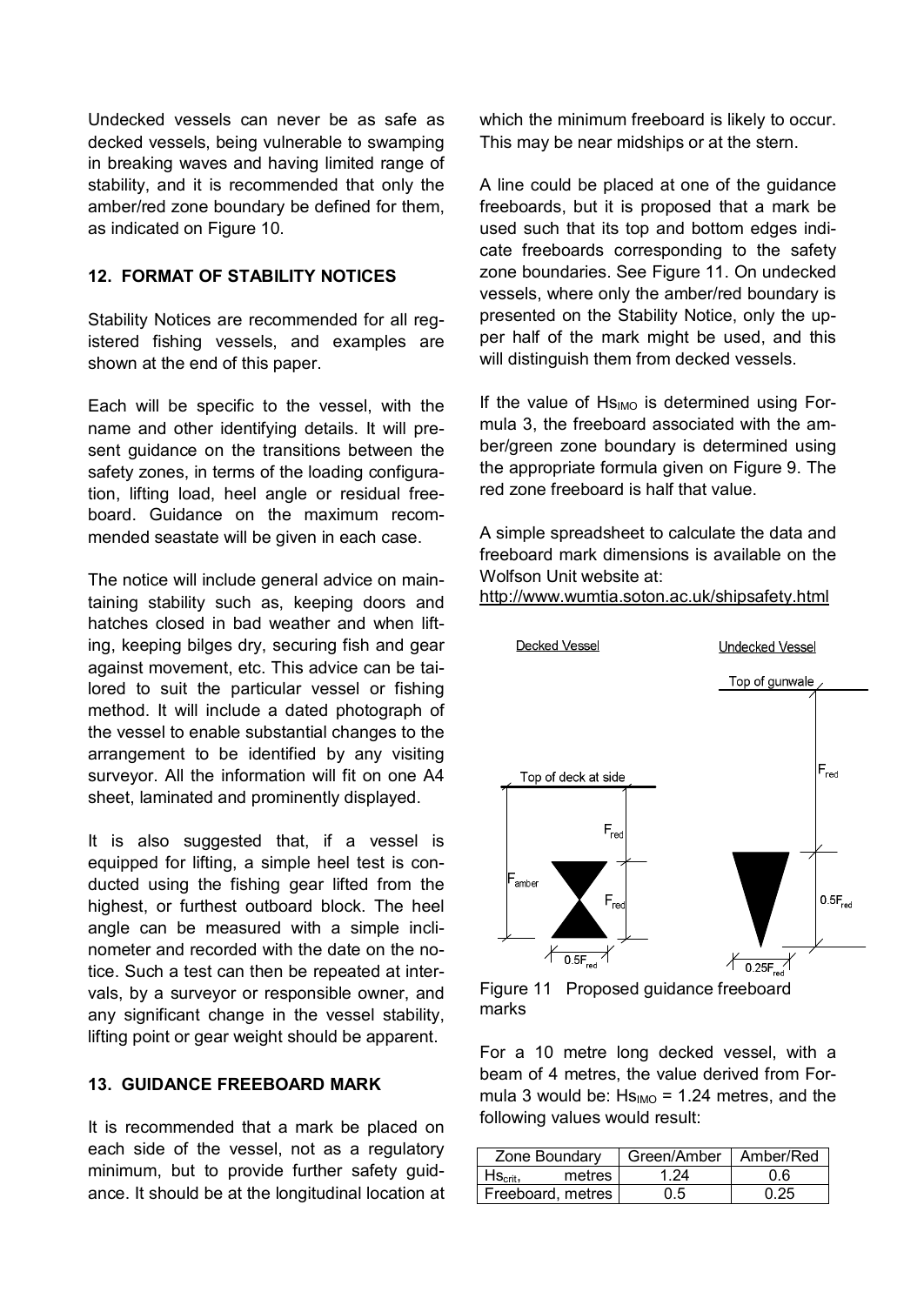The mark might serve a number of functions. It will enable the fishermen to relate the values of freeboard presented on the Notice to their vessel, and will indicate the normal margin of safety. Because it's distance above, or in some cases below, the normal waterline is visible to the crew, and indeed the whole community, it might help to improve the safety culture. It is not practical to measure freeboard at sea, nor expected that fishermen will do so. The hope is that they will become familiar with the marks and the levels of safety they represent, encouraging greater awareness of the relationship between residual freeboard and safety.

# **14. SUMMARY & CONCLUSION**

The conventional system of stability assessment discourages fishermen from considering their stability, because they go to sea confident in the knowledge that it complies with the relevant requirements in all operating conditions. Inadequacies of the conventional system are that it does not necessarily address the effects of operational loads or moments, does not address safety in terms of the size of the vessel in relation to the seastate, does not provide practical guidance on varying levels of safety, and does not present information in a simple format.

It is proposed to provide information that stability is variable, may be inadequate and is under the control of the fishermen. The format is intended to be concise and simple, so that it may be memorised by the crew rather than require reference to documents during operation.

The system enables simple but accurate information to be derived where calculations are being conducted, and provides simple estimates based on length, beam and residual freeboard for all other vessels.

Although the method was developed for the UK fishing industry, it is hoped that it may be of value elsewhere, perhaps with some adjustment to the formulae, to improve the level of safety without recourse to costly assessment and regulation.

### **15. SUMMARY OF FORMULAE**

#### **1) Three safety zones are defined:**

**Green**: "Safe" in all but extreme seastates **Amber**: "Low level of safety" and should be restricted to low seastates

**Red**: "Unsafe, and danger of capsize" unless restricted to calm conditions and with extreme caution.

Green/amber boundary:

$$
Hs_{\text{amber}} = \sqrt{1 + 0.4\text{LOA} - 1}
$$

Amber/red boundary:

 $Hs_{\text{red}} = (Hs_{\text{amber}})/2$ 

### **2a) Minimum stability for vessels with full stability analysis:**

Green/amber zone boundary:

$$
Range\sqrt{RM_{max}} = 20B(Hs_{amber})
$$

Amber/red zone boundary:

 $Range\sqrt{RM_{max}} = 20B(HS_{red})$ 

### **2b) Minimum freeboard for vessels with no stability data:**

#### **Decked vessels:**

Freeboard at green/amber zone boundary:

$$
F_{\text{amber}} = \frac{B}{L}(Hs_{\text{amber}})
$$

Freeboard at amber/red zone boundary:

$$
F_{\text{red}} = (F_{\text{amber}})/2
$$

#### **Undecked vessels:**

Freeboard at amber/red zone boundary:

$$
F_{\text{red}} = \frac{2.6B}{L} (Hs_{\text{red}})
$$

#### **16. REFERENCES**

- 1. Deakin, B, 2005 "An Experimental Evaluation of the Stability Criteria of the HSC Code", FAST'2005, St.Petersburg, Russia.
- 2. Womack, J, 2002 "Small Commercial Fishing Vessel Stability Analysis. Where are we Now? Where are we Going?", 6<sup>th</sup> International Ship Stability Workshop, Webb Inst.